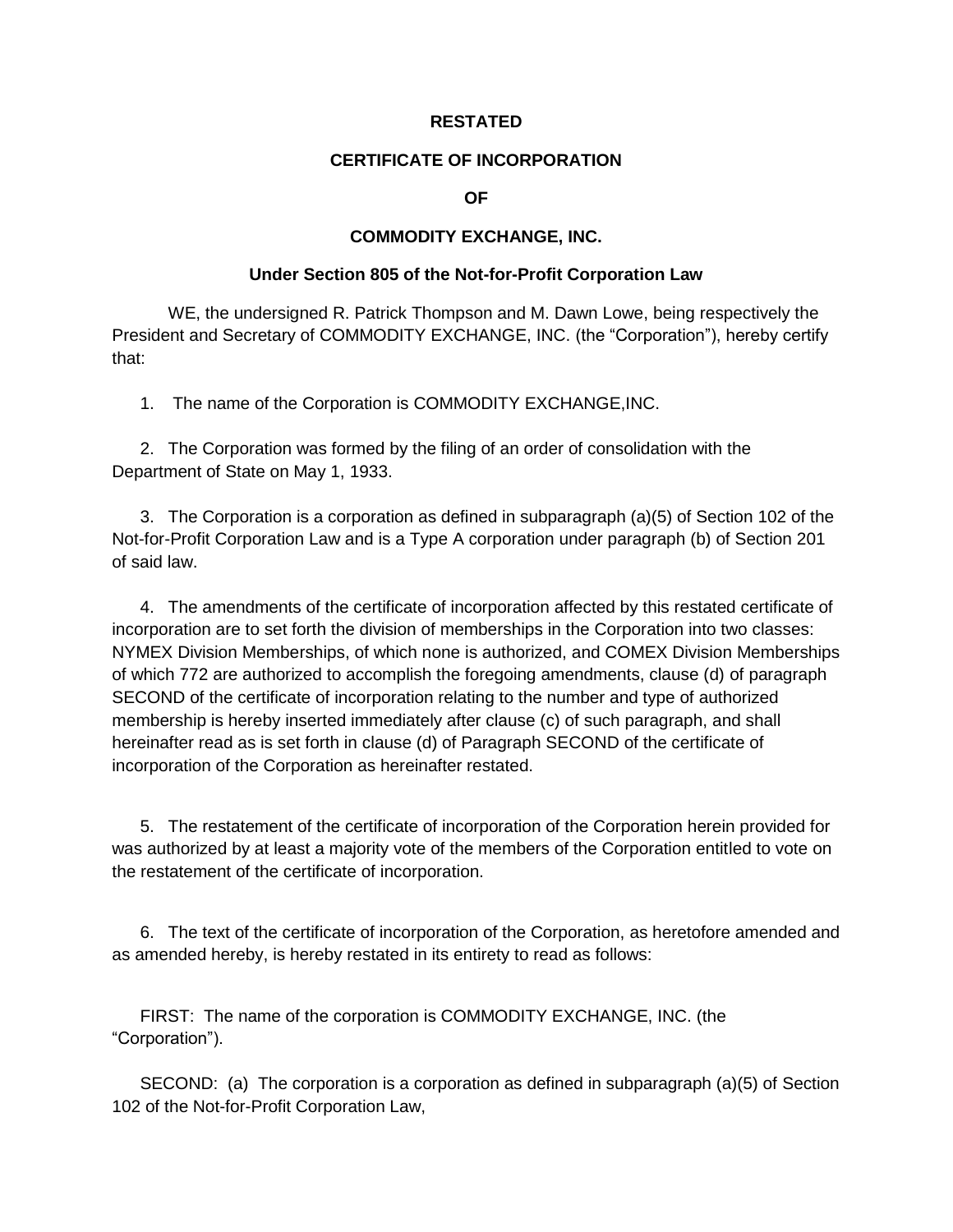(b) The purposes for which the Corporation is formed are:

To provide regulate and maintain an exchange for the convenient transaction of business by its members and to furnish other combined physical facilities and combined services for its members; to establish just and equitable principles in the business carried on by and between its members, on by and between its members; to maintain uniformity in rules, regulations and usages in the business; to acquire, preserve and disseminate useful information in connection with the business throughout all markets; to decrease local risk attendant upon the business; and generally, to promote and facilitate the business of buying, selling, dealing with and dealing in, the following products: (i) crude Rubber, Siak, Pontianac, Guta-Percha, Balata, Guayule, and other products partaking of and akin to the same qualities possessed by rubber; (ii) ferrous and non-ferrous metals; (iii) hides and skins; and (iv) and such additional goods, products or services as are authorized by the directors and, if required, by the entire membership.

To subscribe to, voluntarily assist financially or otherwise, and to co-operate with any other association or exchange, whether incorporated or note, whose objects are, together or in part, similar to this corporation, and to procure from and to communicate to any such association such information as may be likely to forward the objects the association and to do any other or further thing or transact any other or further matters which may facilitate the transaction of business between members, the settlement of and/or the performance of all or any contract entered into by its members, subject to the rules and regulations adopted from time to time by the directors.

To conduct and carry on any and all activities incidental to the foregoing which may lawfully be conducted and carried on by a corporation of its type, under the Not-for-Profit Corporation Law.

 (c) The Corporation is a Type A corporation under Section 201 of the Not-for-Profit Corporation Law.

 (d) The Corporation will have two classes of membership: one NYMEX Division Membership and 772 COMEX Division Memberships.

 (e) The rules applicable to trading, governance and other matters pertaining to the Corporation or to members of the Corporation may be rules adopted by the Board of Directors of the Corporation or by the Board of Directors of the New York Mercantile Exchange.

THIRD: The office of the Corporation within the State of New York is to be located in the County of New York.

FOURTH: The Secretary of State is designated as agent of the Corporation upon whom process may be served, and the post office address of the Corporation to which the Secretary of State shall mail a copy of any notice required by law is: